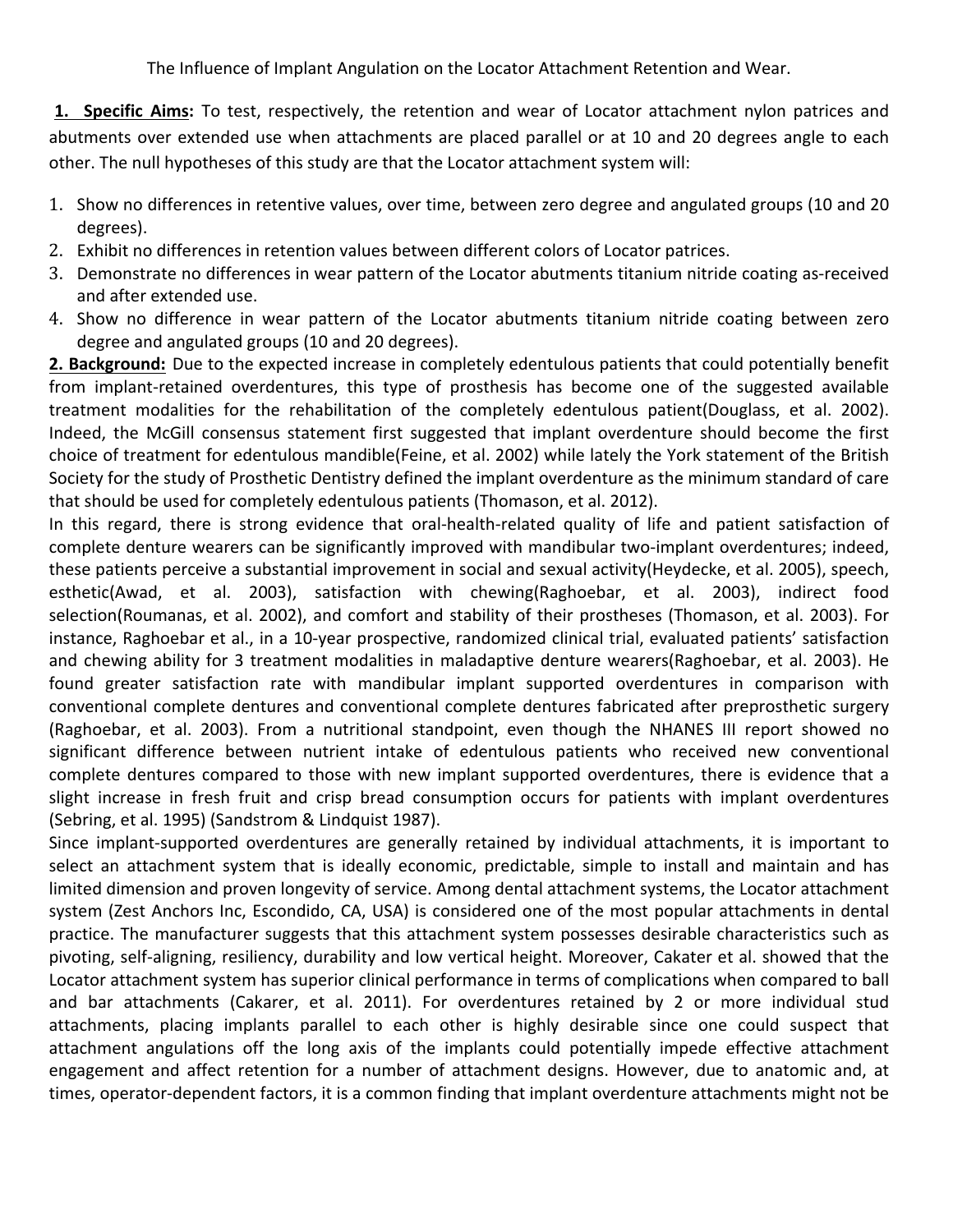absolutely parallel to each other. To this end, one of the main advantages claimed by the Locator attachment manufacturer is retention and angulation versatility. Indeed, 2 options for this system exist on the market: The first one is the Locator Male which is supposed, according to the manufacturer, to allow accommodation of up to 20 degrees of implant divergence; the second type is the Extended Range Male which is instead claimed to accommodate up to 40 degrees of implant divergence. This angulation versatility is, of course, a desirable feature for any attachment system, but should not negatively affect the retention characteristics of the system. For example, Jabbour et al who showed that a minimal interimplant angulation of 3.5 degree in the sagittal plane significantly affected the Locator system retentive properties (Jabbour, et al. 2014). However, these data conflict with that recently published by Stephens et al. who demonstrated that retention of the blue Locator was not negatively affected by implant divergence up to 20 degrees after 5500 cycles. In this study, a significant relationship retention-divergence was only identified at the initial stages of the test. Moreover, Stephens et al identified a significant increase in retentive values at 10 degrees divergence which is counterintuitive and difficult to explain (Stephens, et al. 2014). These results, however, cannot be generalized since only the blue Locator patrices were tested. Moreover, while the manufacturer of the Locator attachment system does not provide guidelines on the frequency with which each attachment should be replaced, Al-Ghafli et al suggested the replacement of Locator matrices of 20-degree mesially tilted implants in 1.8 years. According to their results 0- and 5-degree tilted implant will cause wear of Locator matrices in 5-6 years (Al-Ghafli, et al. 2009).

Therefore, while the Locator manufacturer data suggests ample angulation versatility of this attachment system, independent research in this area is scarce and controversial at best. In absence of definitive, independent published data, clinicians currently base their selection of an overdenture attachment system on the manufacturer-advertised retentive qualities which is less than ideal for evidence-based patient care.

Therefore, the aim of this study was to determine changes in retentive values of Locator overdenture attachments placed at different angulations in a simulated, in-vitro overdenture model. Moreover, the wear characteristics of the titanium nitride coating will also be assessed and compared among the experimental groups as outlined above.

**3. Significance:** The clinical use of the Locator attachment system has dramatically increased in the marketplace due to the suggested angulation versatility and simplicity of use, yet further independent research is necessary to investigate if this attachment system retention is affected by the attachment potential lack of parallelism. The results of a preliminary in-vitro study suggested that it is likely that patients will notice a significant drop in retention of their overdenture and require more frequent replacement of their attachment patrices when implants are placed at relative increasing angles. These frequent replacements of Locator nylon patrices will lead to increased health care costs for our patients and clinicians. Taking into consideration the cost of nylon replacement parts, office overhead costs of a dental practice, and the widespread use of implant overdentures, the use of Locator attachments could potentially have additional significant cost to the patient and practitioner. In addition, the abutment of the Locator attachment system is coated with titanium nitride which is generally intended to act as a surface hardener. It has been shown, for a different application of this material, such as coating of implant drills, that the longevity of this coating is severely affected by wear(Ercoli, et al. 2004). It is therefore possible that the integrity this coating might be also affected by use of the attachment and more critically in areas/situations where the attachments are nonparallel to each other.

**4. Preliminary Research:** The aim of our preliminary study was to determine changes in retentive values of Locator overdenture attachments placed at different angulations in a simulated, manually-powered, in-vitro overdenture model, after 400 insertion/removal cycles. Implant angulations of 0, 10, 20 degrees and all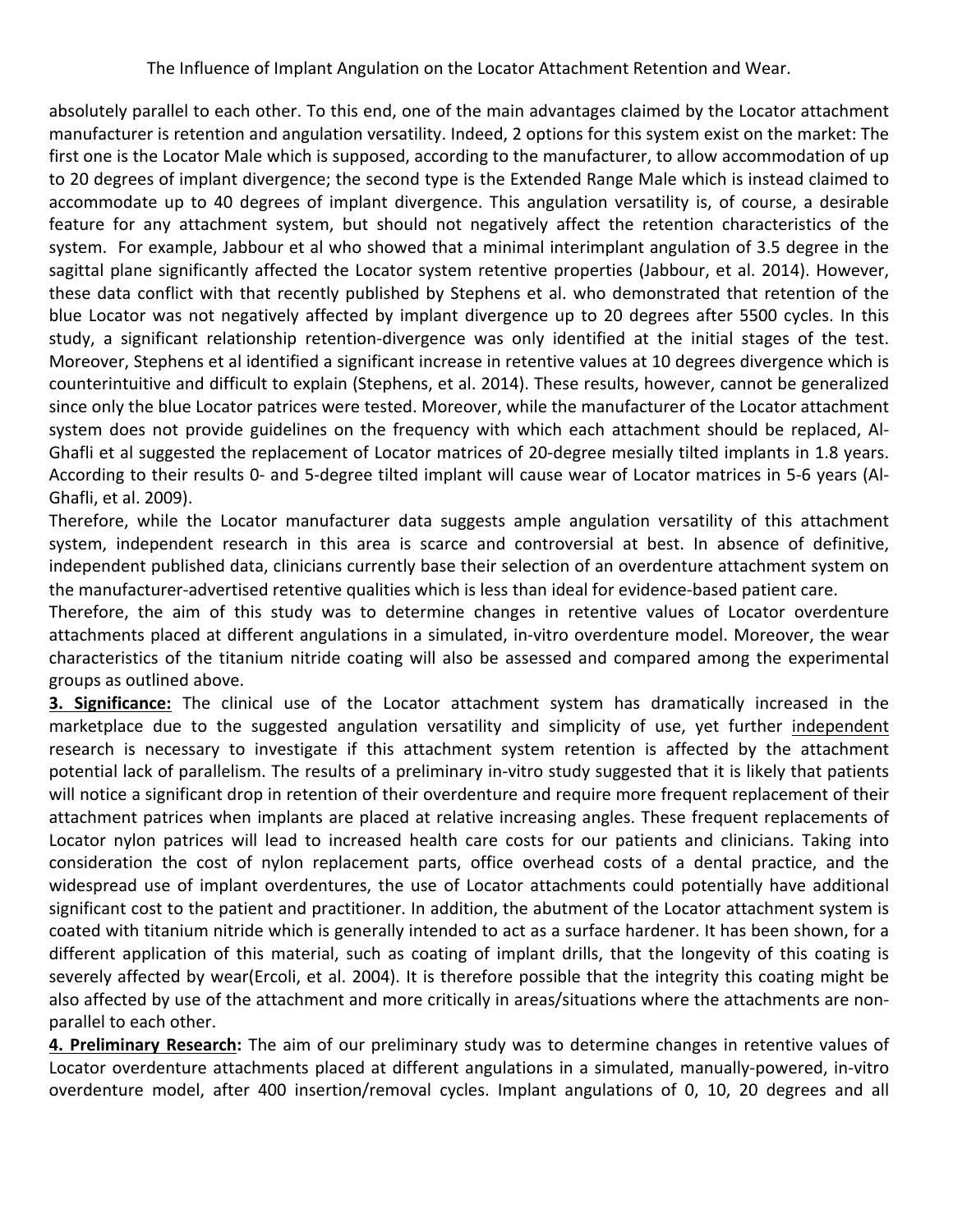respective Locator patrices (different colors/retention) were tested (N=3). Within the limitations of that preliminary study, the following conclusions were drawn:

- 1. Implant angulation decreases retentive values of the Locator attachment system.
- 2. Increasing implant angulation from 10 to 20 degrees decreases the retention values by 50%. (Fig. 1 and 2).
- 3. Different Locator attachment color patrices provide significantly different retention at specific time points.



Based on this preliminary data, power calculations and an adequate sample size (assuming type I error =  $0.05$ ) and power =0.80) were calculated for the proposed study. For 0- and 10-degree angulations a minimum sample size of 8 was calculated. For 20-degree angulation, a minimum sample size of 13 was assessed. Therefore, in order to have more than an adequate N in each group, a sample size of 15 will be anticipated.

## **5. Materials and methods**:

**Role of investigator:** Dr. Baranovsky will be responsible for the protocol, project implementation, testing procedure and data gathering.

**Strategy:** 1. Fabrication of aluminum blocks incorporating Locator abutments and patrices mimicking a mandibular overdenture set up, which will be subjected to cycling load (10,000 cycles of insertion/removal) in a computer-controlled testing apparatus. All color range of Locator patrices will be tested.

2. Measurement of initial, residual (3,000, 7,500 cycles) and final retention (10,000 cycles) will be done with a universal testing machine.

3. SEM images of each abutment (occlusal and lateral orthogonal views) will be obtained, before, during (3,000, 7,500 cycles) and after cyclic loading in order to explore qualitative wear patterns.

4. Quantitative energy dispersive x-ray spectroscopy (DX-EDAX) will be used to quantitatively assess the surface composition (presence or absence of titanium nitride coating) for the same views as point 3 above.

**Fabrication of testing apparatus:** Six aluminum blocks (25 mm x 30 mm x 45 mm) will be machined. 3 of them will incorporate 2 dental implants (4,1mm diameter 10mm length, Bone Level, Straumann, Institute Straumann, Basel, Switzerland) which will be placed a 0, 10, and 20 degrees relative angulation, respectively. 3 other metal blocks will be designed to simulate a two-implant overdenture and incorporate 2 Locator overdenture attachments as described below. Two dental implants will be screwed into each of 3 aluminum blocks (0°, 10° and 20°) 23 mm apart and immobilized in these positions by applying self-polymerizing acrylic resin to the threads during placement. Locator abutments (Locator abutments, 4mm height, Straumann, Institute Straumann, Basel, Switzerland) will then be torqued to the implants according to manufacturer recommendations. The relative angulation between the implants will be checked with a surveyor.

Attachment patrices will be then incorporated with self-polymerizing acrylic resin into the 3 other aluminum blocks simulating the overdenture using a pick up technique. This will be accomplished in the testing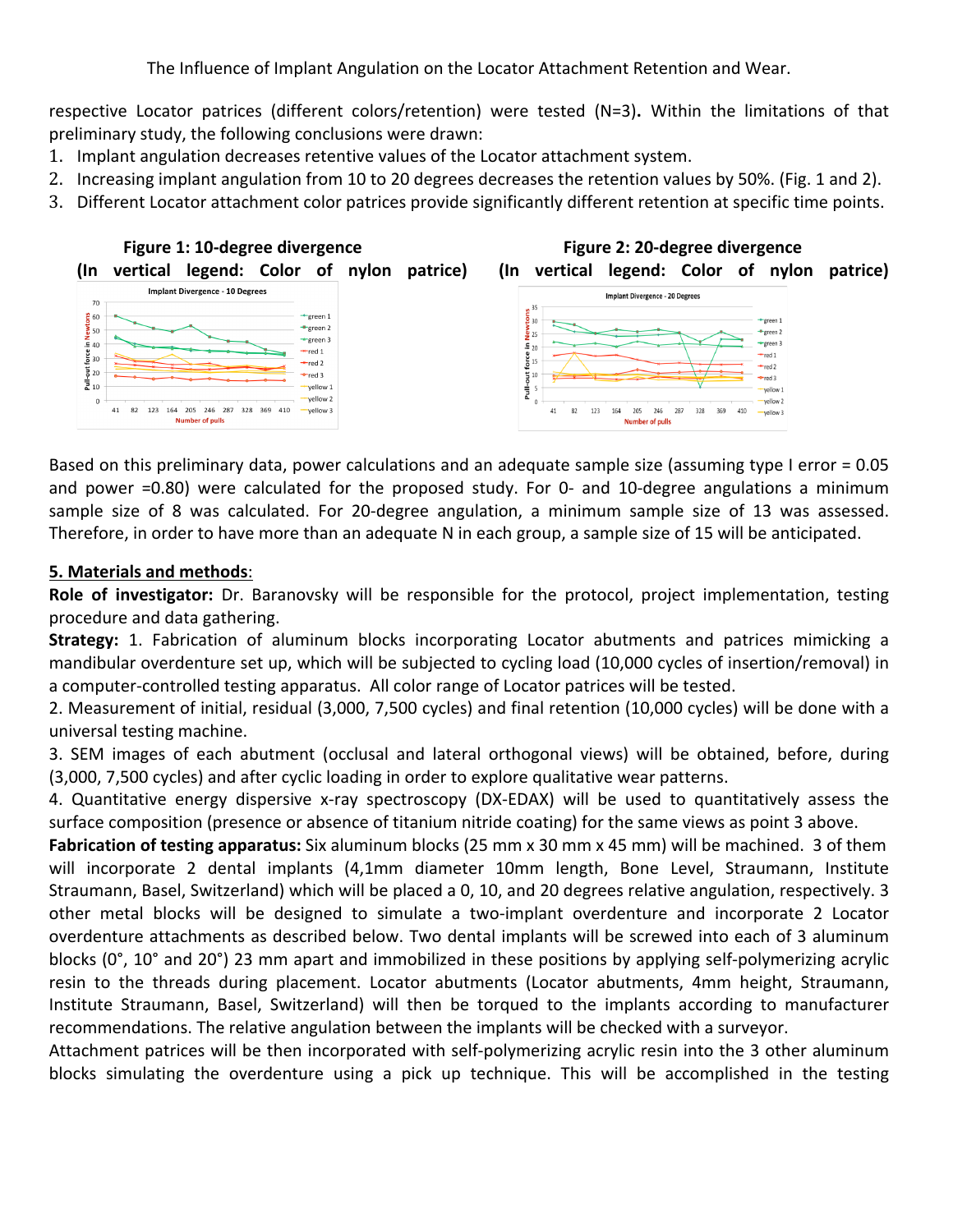apparatus with a custom-designed computer software application in order to then provide consistent and proper alignment of the patrices and matrices during testing.

Testing groups: 0-degree angulated group, 10-degree divergent angulated group, 20-degree divergent angulated group. For 0-degree angulated implants pink, blue and clear patrices will be tested. For the 10- and 20-degree angulated implants, green, red and yellow patrices will be utilized. Adequate sample size for each patrice color was calculated based on the results of the preliminary study. The custom-designed testing apparatus is designed with 3 independent testing stations each consisting of one simulated arch (aluminum block incorporating the implant and locator abutments) and one simulated overdenture base (aluminum block housing the attachment patrices). Each of the testing stations is powered by a stepper motor and a sliding apparatus that allow automated insertion and removal of the simulated overdenture. The entire system is controlled by a custom-built computer software (LabVIEW v7.1 Virtual Instrument) that controls and monitors the back and forth (insertion/removal) motion of each testing station. The software also controls the characteristics of the motion applied to the testing stations (number and speed of each removal cycle) (Please, see the flowchart).

**Retention Measurement in UTM:** The initial retention (second removal/dislodgement which is defined in the study as baseline as first removal is generally an outlier with retention forces greater than 30% above values obtained at the second dislodgement), residual (3,000, 7,500 cycles) and final retention force measured after 10,000 insertion/removal cycles will be measured with a Universal Testing Machine (MTS Alliance RT 45) (crosshead speed of 2mm/sec).

Cyclic Load procedure: Specimens will be subjected to cycling load (insertion/removal cycles).

**SEM images:** SEM (S/240, Leo microscopy, Thornwood, NY) images of each abutment (occlusal and orthogonal views as mentioned above), before, during (3,000, 7,500 cycles) and at the end of cyclic loading will be obtained, in secondary electron emission mode in order to explore wear patterns.

**Spectroscopy**: Quantitative (DX-4; EDAX, Mahwah, NJ) energy dispersive x-ray spectroscopy analyses of each abutment will also be performed at the same intervals as above in order to assess the chemical composition of each abutment surface.

**Statistical Analysis**: One-way ANOVA will be used to calculate differences among different color patrices retention for the 0-degree group. Two-way ANOVA will instead be used to assess differences in retention between 10- and 20-degree angulation group and among different patrices color.

Qualitative and descriptive analysis will be reported for the SEM and EDAX examinations.

## **Time frame:**

1. Testing: June 2015-January 2016.

2. Data-gathering and analysis: January-March 2016

3. Manuscript submission March-June 2016

**Flowchart describing experiment schematically:**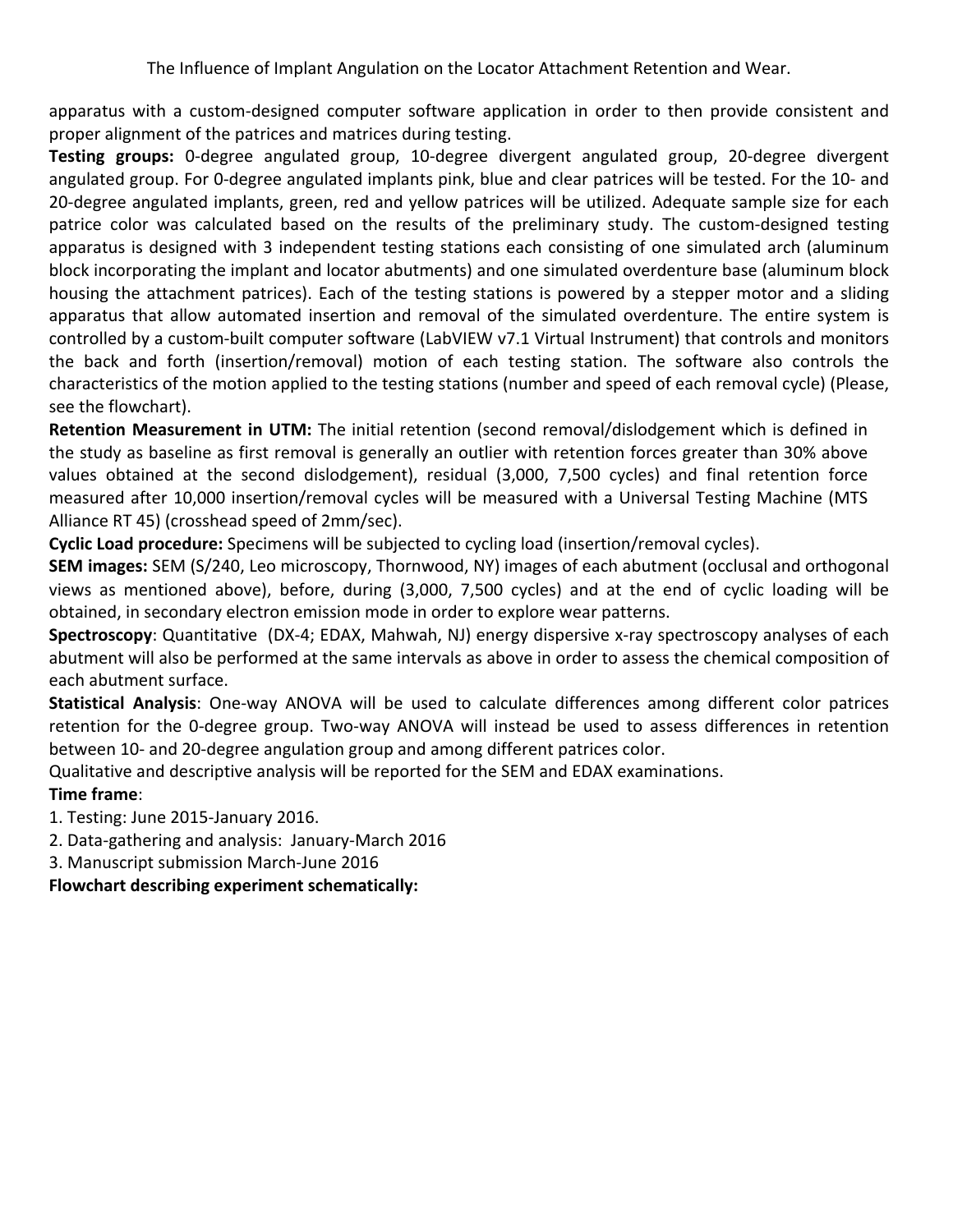

## **References**:

Al-Ghafli, S. A., Michalakis, K. X., Hirayama, H. & Kang, K. (2009) The in vitro effect of different implant angulations and cyclic dislodgement on the retentive properties of an overdenture attachment system. *J Prosthet Dent* 102: 140-147.

Awad, M. A., Lund, J. P., Shapiro, S. H., Locker, D., Klemetti, E., Chehade, A., Savard, A. & Feine, J. S. (2003) Oral health status and treatment satisfaction with mandibular implant overdentures and conventional dentures: A randomized clinical trial in a senior population. *Int J Prosthodont* **16**: 390-396.

Cakarer, S., Can, T., Yaltirik, M. & Keskin, C. (2011) Complications associated with the ball, bar and locator attachments for implant-supported overdentures. Med Oral Patol Oral Cir Bucal 16: e953-959.

Douglass, C. W., Shih, A. & Ostry, L. (2002) Will there be a need for complete dentures in the united states in 2020? *J Prosthet Dent* **87**: 5-8.

Ercoli, C., Funkenbusch, P. D., Lee, H. J., Moss, M. E. & Graser, G. N. (2004) The influence of drill wear on cutting efficiency and heat production during osteotomy preparation for dental implants: A study of drill durability. *Int J Oral Maxillofac Implants* **19**: 335-349.

Feine, J. S., Carlsson, G. E., Awad, M. A., Chehade, A., Duncan, W. J., Gizani, S., Head, T., Lund, J. P., MacEntee, M., Mericske-Stern, R., Mojon, P., Morais, J., Naert, I., Payne, A. G., Penrod, J., Stoker, G. T., Tawse-Smith, A., Taylor, T. D., Thomason, J. M., Thomson, W. M. & Wismeijer, D. (2002) The mcgill consensus statement on overdentures. Mandibular two-implant overdentures as first choice standard of care for edentulous patients. Montreal, quebec, may 24-25, 2002. *Int J Oral Maxillofac Implants* **17**: 601-602.

Heydecke, G., Thomason, J. M., Lund, J. P. & Feine, J. S. (2005) The impact of conventional and implant supported prostheses on social and sexual activities in edentulous adults results from a randomized trial 2 months after treatment. *J Dent* **33**: 649-657.

Jabbour, Z., Fromentin, O., Lassauzay, C., Abi Nader, S., Correa, J. A., Feine, J. & de Albuquerque Junior, R. F. (2014) Effect of implant angulation on attachment retention in mandibular two-implant overdentures: A clinical study. *Clin Implant Dent Relat Res* **16**: 565-571.